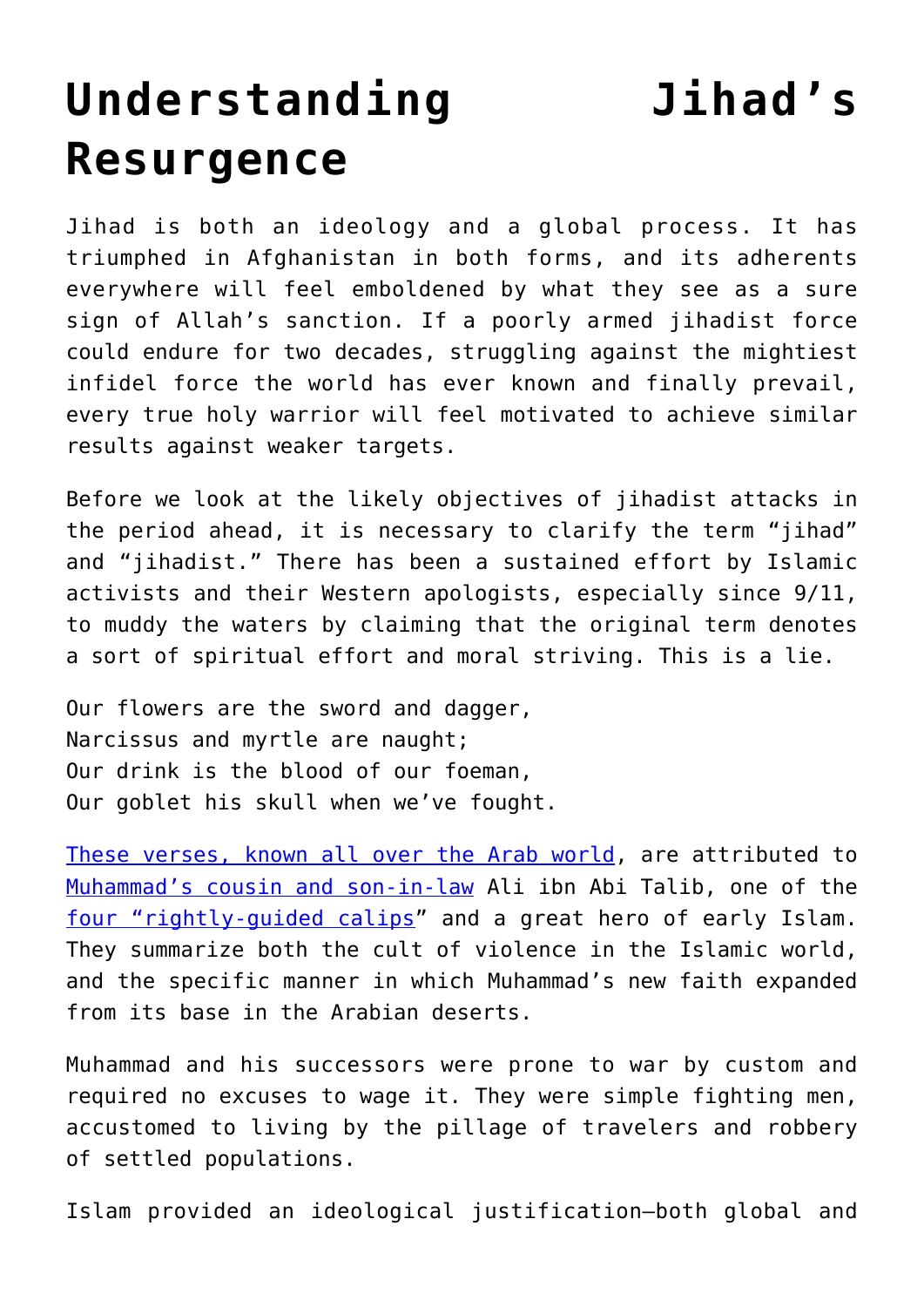totalitarian—for wars of conquest that probably would have occurred anyway. The view of modern Islamic activists, such as Mustaq Aksari, spokesman of an Islamic terrorist group, that "[Islam must rule the world](https://www.jamaicaobserver.com/columns/Islam--Why-should-I-care-_19240464) and until Islam does rule the world we will continue to sacrifice our lives," is not extreme from the standpoint of traditional Islam. It has been divinely sanctioned from the moment Muhammad established a power base in Medina.

"[O Prophet! Rouse the believers to fight!](https://www.islamawakened.com/quran/8/65)" the Quran orders [8:65], and promising that 20 "patient and persevering" Muslims would vanquish 200 unbelievers. Allah further orders the faithful to fight the unbelievers [9:123], "and slay them wherever ye catch them, and turn them out from where they have Turned you out; for tumult and oppression are worse than slaughter." [2:191] The end of the fight is possible only when "there prevail justice and faith in Allah." [2:193]

There are [dozens of quotes](https://sunnah.com/mishkat/19) in the Hadith with Muhammad's assurances that Allah guarantees all jihadi warriors instant paradise in case of martyrdom. To be a warrior "in the path of Allah" was a win-win situation.

Jihad remains a divinely ordained violent endeavor for its adherents. The concept of spiritual struggle was never meant to replace, let alone abrogate, the original warlike meaning. Recent attempts by Islamic apologists to assure the West that only the "spiritual" definition of jihad really applies, amount to distorting history and brushing up centuries of very physical "striving" by generations of Muslim warriors. In Quranic terms, peace does not only mean *absence of war*; it is a positive state of security which is only available once the jihadists defeat all their infidel enemies and conquer all their lands. This is the same definition of "peace" that was used by Soviet propaganda in the period of its expansion (1944–1979): it is fully attainable only after the defeat of capitalist "imperialism" and the triumph of the vanguard of the proletariat in the whole world.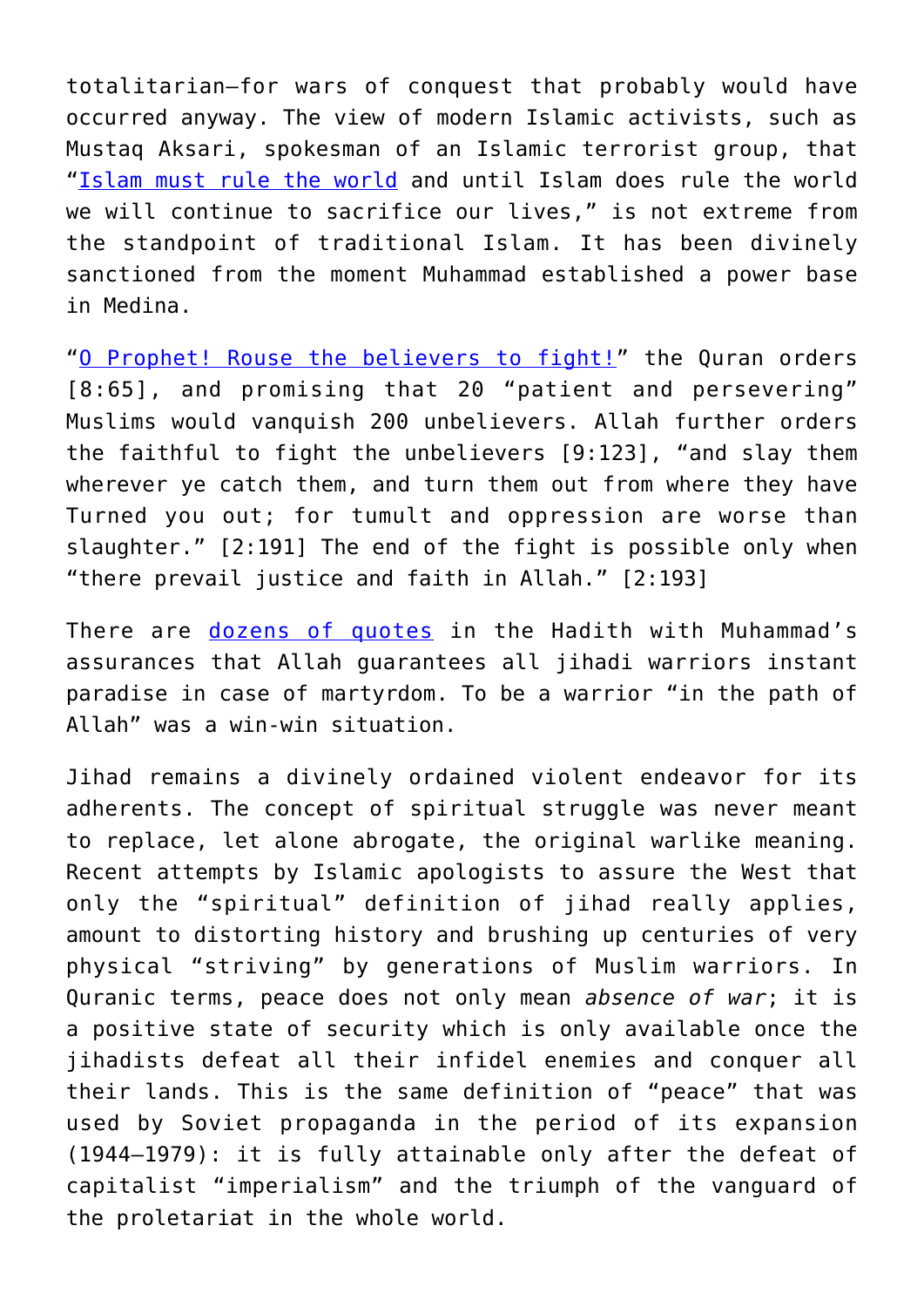What matters to us non-Muslims today, and what mattered to non-Communists during the Cold War, is not the metaphysical meaning of "Peace" within the community of gnostic believers who threaten us, but the consequences of their dialectic for the rest of us. Those who invented jihad in the seventh century intended it for particular purposes and are the authors of the concept and, as such, they should be respected intellectually. They *meant* Islam to be spread by the sword, and it has been maintained by the sword ever since. [Sir](https://www.jstor.org/stable/25210210) [William Muir,](https://www.jstor.org/stable/25210210) one of the greatest orientalists of all time, summed it up 120 years ago when he declared that the sword of Muhammad and the Qur'an [are the most fatal enemies of](https://www.scribd.com/document/120242181/Islam-Quote) [civilization, truth and liberty](https://www.scribd.com/document/120242181/Islam-Quote) the world has yet known.

One major distinction between Islamic terror and its 20<sup>th</sup> century totalitarian counterparts, as practiced in the camps of the Final Solution and the Gulag, concerns methods. The European totalitarian mass murderers adopted the "style" of a developed industrial state. Their terror relied on complex equipment and intricate administrative network, while Islamic terror relied mostly on oral orders. The selection of targets and methods of killing were often random.

Such differences notwithstanding, Marxist, Nazi, and Islamist projects have the lust for other people's lives and property and the urge to control their subjects' lives in common. All three have been justified by a self-referential system of thought and belief that perverts meanings of words, stunts the sense of moral distinctions, and destroys souls.

As [the late author Oriana Fallaci noted](https://www.ibs.it/radici-dell-odio-mia-verita-libro-oriana-fallaci/e/9788817084284) shortly after the 9/11 attacks, the war that Muslims call jihad primarily seeks to conquer our souls, to destroy our civilization, to annihilate our way of living and dying, our way of praying or not praying, our way of eating, drinking, dressing, amusing and informing ourselves. Yet Westerners still refuse to see that a war of religion is in progress. [She writes:](http://You don’t understand or don’t want to understand that if we don’t oppose this, don’t defend ourselves against this, don’t fight, Jihad will win. And it will destroy the world that, good or bad, we’ve succeeded in building, changing, improving and making a little more intelligent, i.e., less bigoted or even without bigotry. And with that it will destroy our culture, our art, our science, our morality, our values and our pleasures.)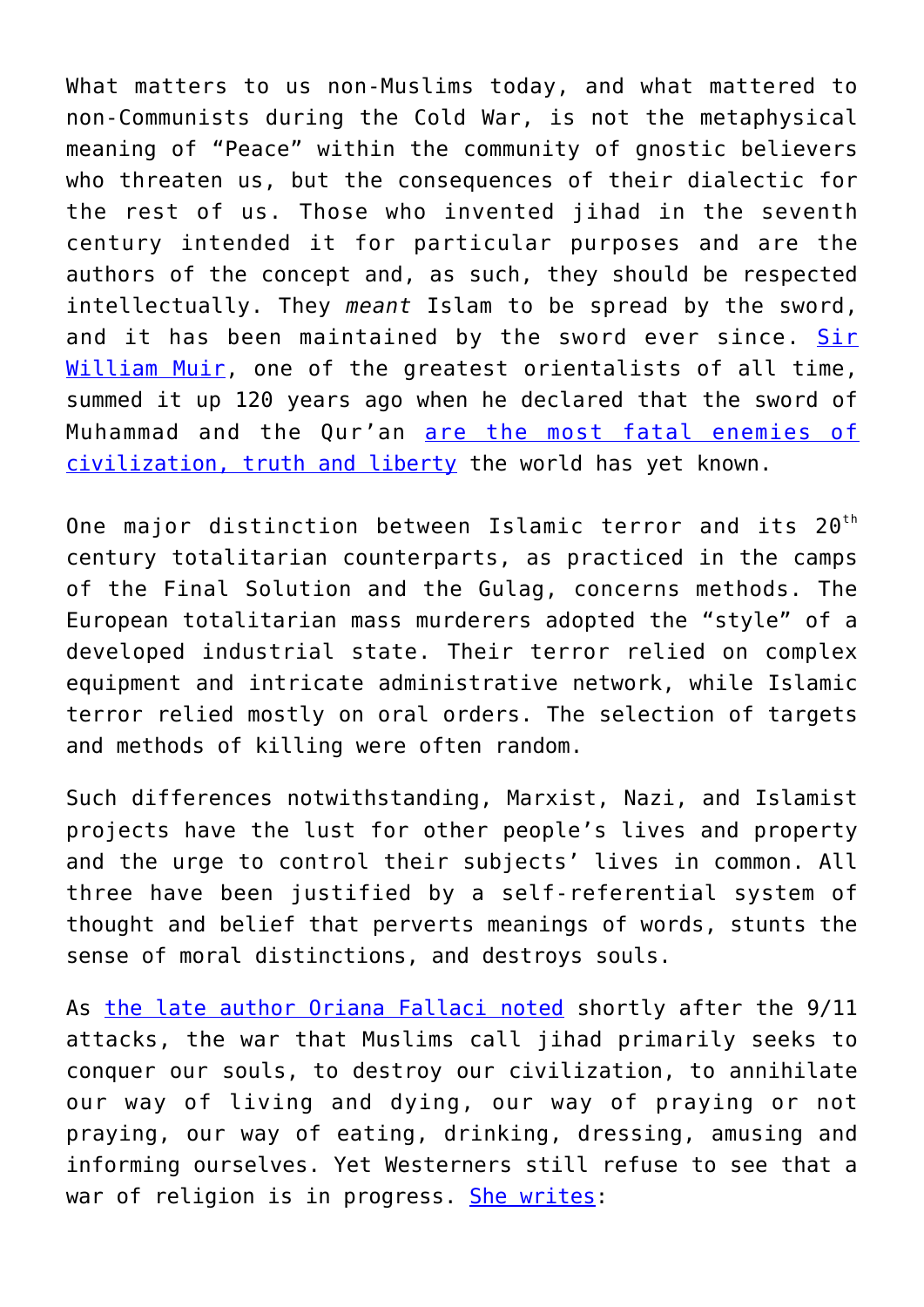You don't understand or don't want to understand that if we don't oppose this, don't defend ourselves against this, don't fight, Jihad will win. And it will destroy the world that, good or bad, we've succeeded in building, changing, improving and making a little more intelligent, i.e., less bigoted or even without bigotry. And with that it will destroy our culture, our art, our science, our morality, our values and our pleasures.

Islam created jihad. It remains defined by jihad, its most important concept for the rest of the world. Through jihad, Islam has emerged as a quasi-religious ideology of cultural and political imperialism that knows no natural limits. Unlike the "just war" theory originating in Christian thinking, which has now evolved into a secular concept instituted in international laws and codes, jihad is inherently religious as well as political. It emerged from the desert, and it perpetually creates new mental, psychic, spiritual, and literal deserts of whatever it touches.

 "I have studied the Koran a great deal," Alexis de Tocqueville, the 19th century author of the seminal *Democracy in America*, [wrote.](https://www.amazon.com/gp/product/097789844X/ref=as_li_qf_asin_il_tl?ie=UTF8&tag=intelltakeo0d-20&creative=9325&linkCode=as2&creativeASIN=097789844X&linkId=8941100d9419971d7918d6f311a1bdf1)

I came away from that study with the conviction that by and large there have been few religions in the world as deadly to men as that of Muhammad. As far as I can see, it is the principal cause of the decadence so visible today in the Muslim world, and, though less absurd than the polytheism of old, its social and political tendencies are in my opinion infinitely more to be feared, and I therefore regard it as a form of decadence rather than a form of progress in relation to paganism itself.

Tocqueville had expressed numerous opinions in his relatively short life which have retained their prescient freshness in our own time. It is unsurprising that his final word on the ideology of jihad is as valid today as it was when first